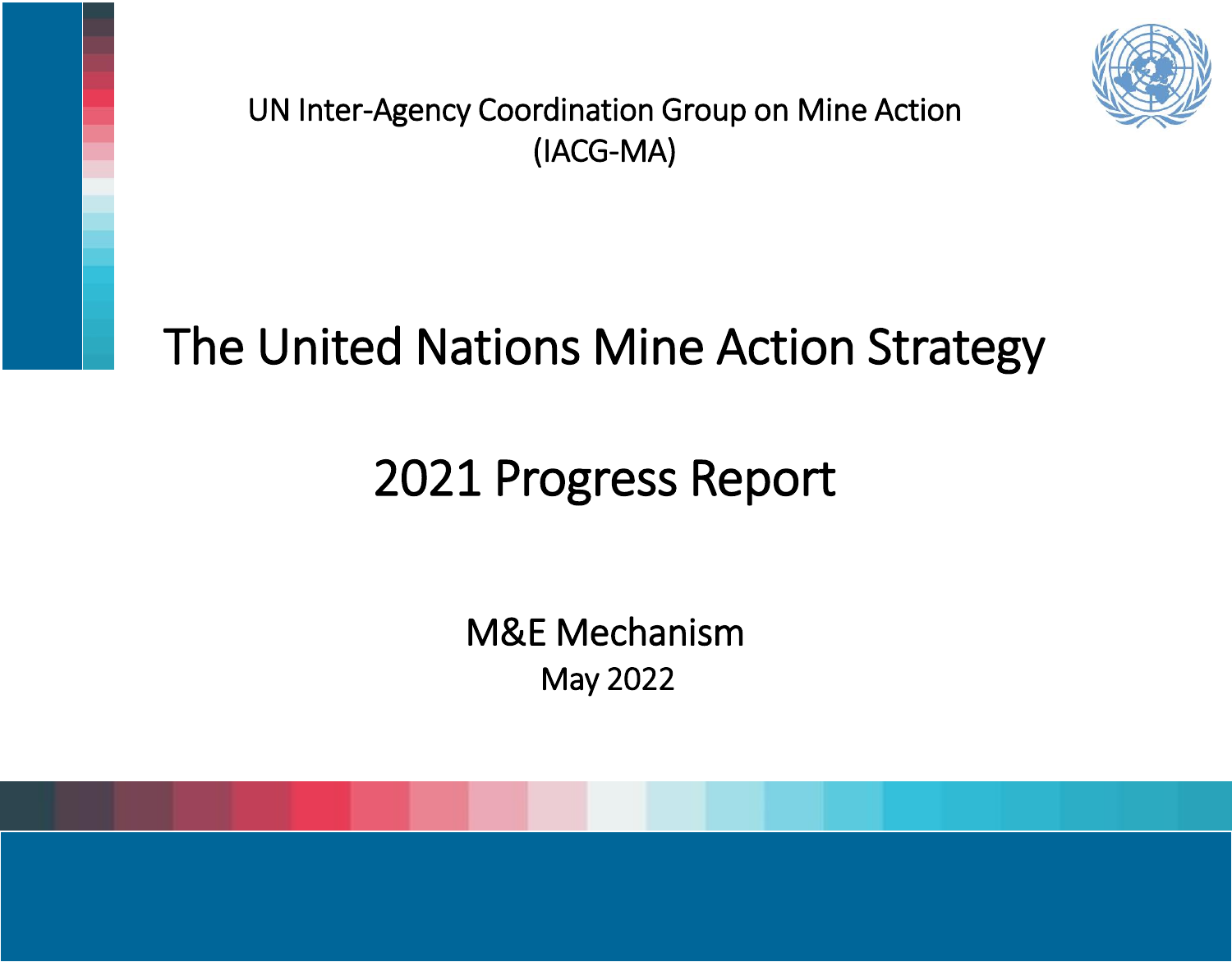Findings on the progress made towards the Strategic Outcomes of the United Nations Mine Action Strategy

1- Key Findings – Annual Comparison

|      | Countries/<br><b>Territories</b> | <b>Casualties</b> | <b>UN EORE</b><br><b>Beneficiaries</b> | <b>UN Mine Action</b><br>Funds $(5)$ |
|------|----------------------------------|-------------------|----------------------------------------|--------------------------------------|
| 2021 | 30                               | 12,153            | 2,479,373                              | 206,678,105                          |
| 2020 | 30                               | 8,898             | 2,361,638                              | 205,032,759                          |
| 2019 | 29                               | 15,764            | 3,758,347                              | 249,013,674                          |
| 2018 | 30                               | 13,599            | 4,620,708                              | 250,801,811                          |

The data are primarily captured through the M&E country-level survey. In 2021, 30 out of 34 countries with UN mine action operations presence – including UNDP, UNICEF and UNMAS – completed the survey. Completion rate is 88%.



While the COVID-19 pandemic continued to impact UN-Mine Action operations, evidence show sings of recovery after the end of global lockdowns and the ease of restrictive health measures. In 2021, most countries reported low to moderate or no impact on mine action activities. Survey and Clearance and Risk Education, are two programme areas that the pandemic is still affecting, but to a lesser extent in 2021.

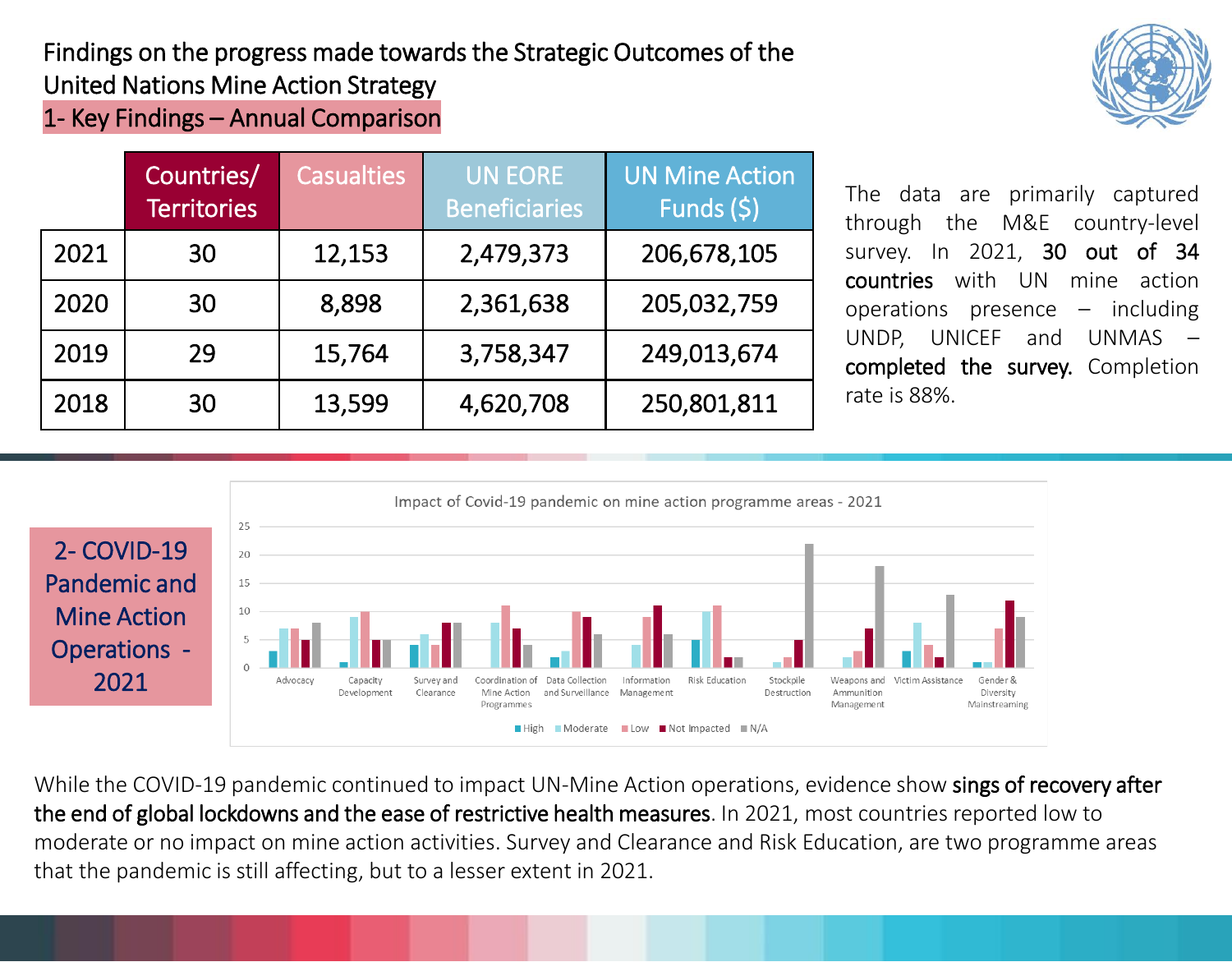







As the world emerged from lockdowns and restrictive health policy measures, the number of explosive ordnance casualties, including civilians, peacekeepers and uniformed personnel in countries and territories with a UN presence, has risen to just over 12,000.

The unprecedentedly low figure of almost 9,000 total casualties we reported for 2020 came with a caution; that the drop could be linked to COVID19-related mobility and data collection restrictions, a caveat that sadly proved to be true. Syria in 2021, for example, reported a much higher casualty rate than 2020, but they are still comparable to those of 2019.

#### The highest numbers of casualties were recorded in Syria followed by Somalia, Iraq, Afghanistan, and Yemen.

It should be noted that Iraq and Afghanistan reported a decrease in number of casualties in 2021, compared to 2020 reaching the lowest casualty rates since 2018, the Strategy baseline.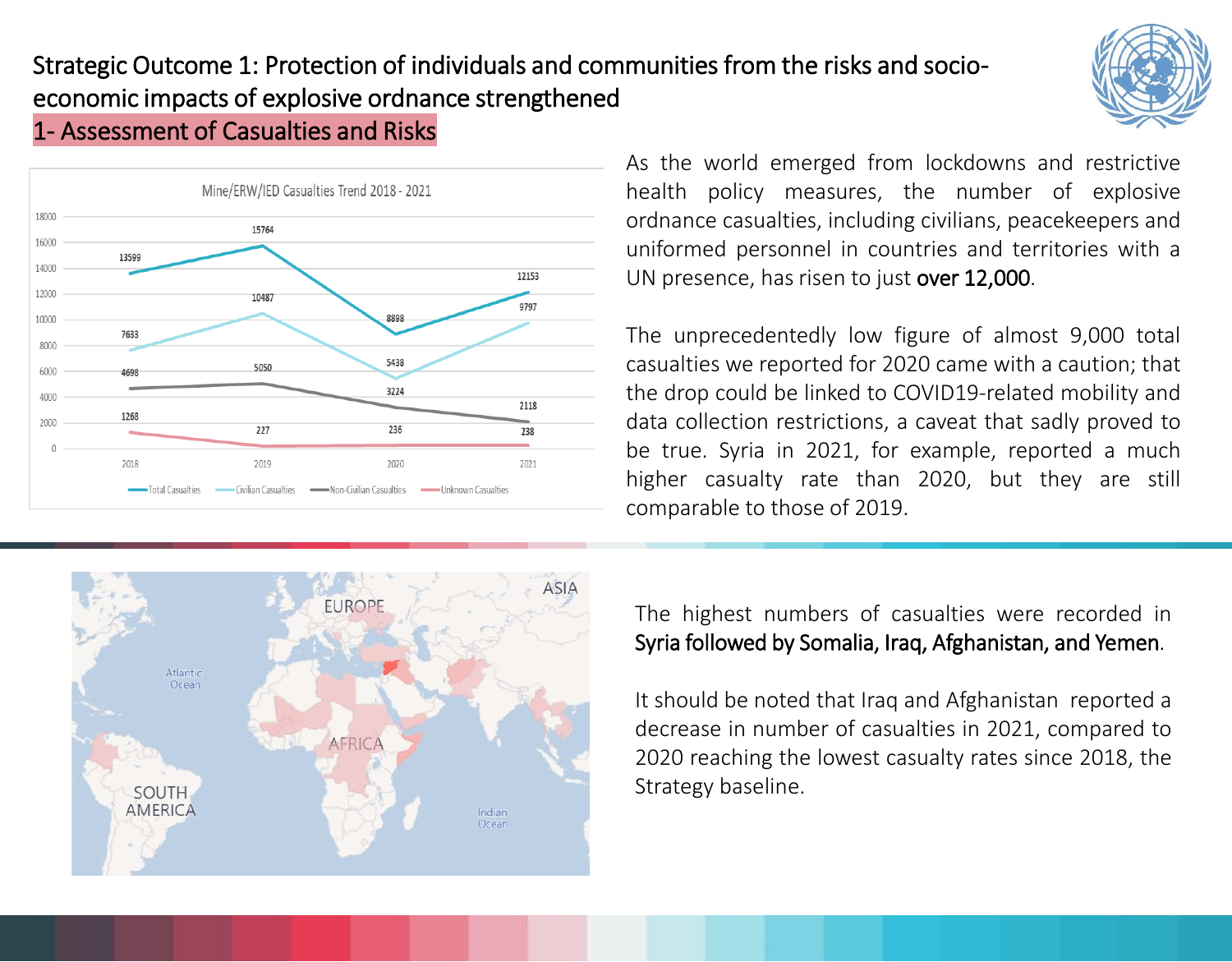#### Strategic Outcome 1: Protection of individuals and communities from the risks and socioeconomic impacts of explosive ordnance strengthened 1- Assessment of Casualties and Risks – Ctnd



Data show that the percentage of casualties caused by mines and ERW (including mines AP– IN/VOIED) increased from 54% in 2020 to 72% in 2021.

IEDs conversely caused less casualties in 2021 with the percentage of IED casualties dropping from 46% to 28%.



## 96% of IEDs remain of an unknown type.

The high rate of casualties attributed to unknown IEDs types remain a major contributor to aggregate casualty data.



## Traditional mines and ERW cause 74% of civilian casualties.

Civilians continue to be the most affected by explosive ordnance, with increased percentage of civilian casualties out of total casualties from 61% to an alarming 81% in 2021.

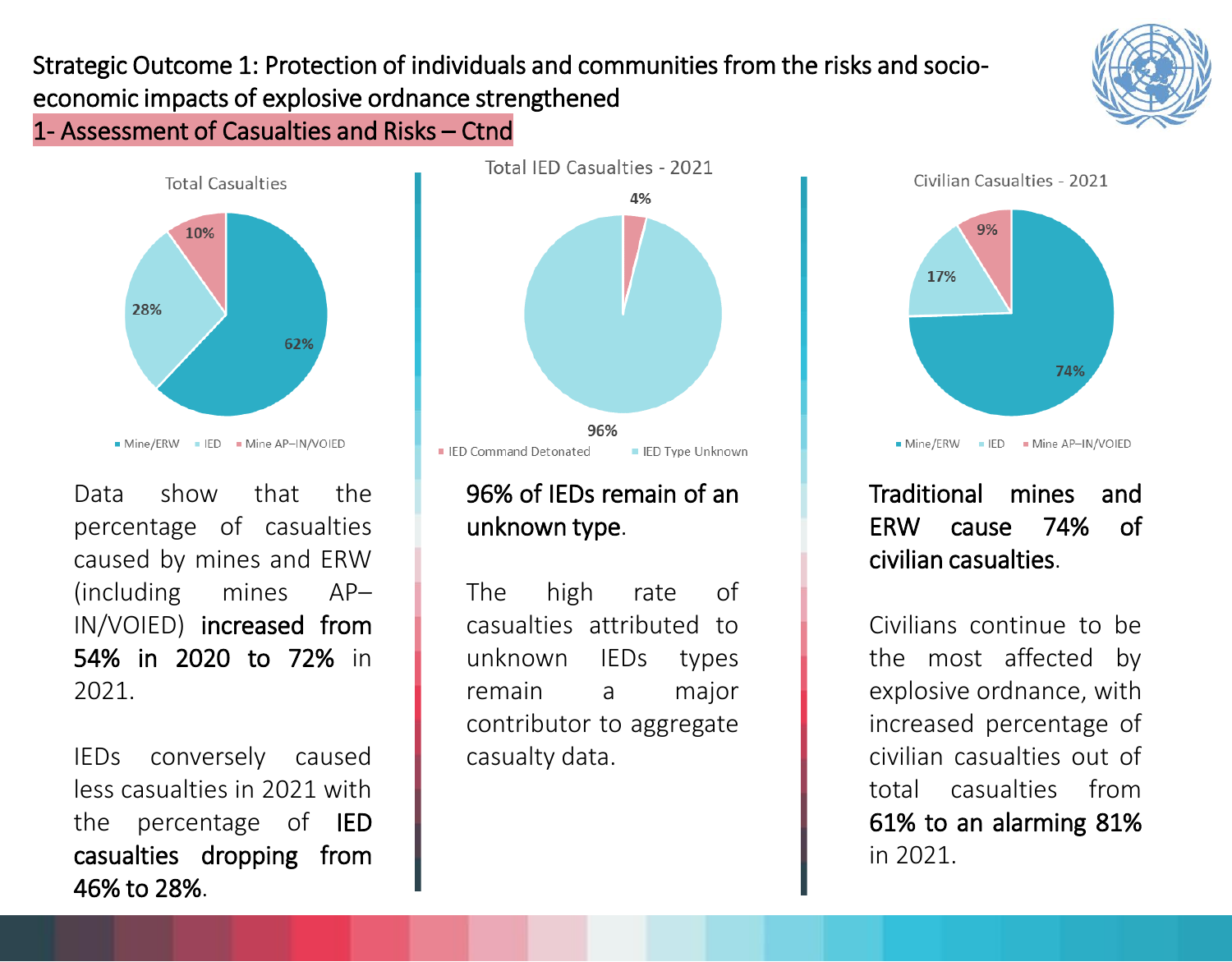

- 2- Contamination and Clearance
	- The UN continued to protect people by clearing contamination and returning safe lands to communities. In 2021, the UN was able to clear and return to the communities over 300 km2 of land (27 km2 of former battlefields and 274 km2 of minefields), almost double the area of 2020.
	- Also, in 2021, almost 9,000 km<sup>2</sup> of battlefields and minefields were designated as suspected hazardous areas (SHA), and almost 1800 km<sup>2</sup> were designated as confirmed hazardous areas (CHA).

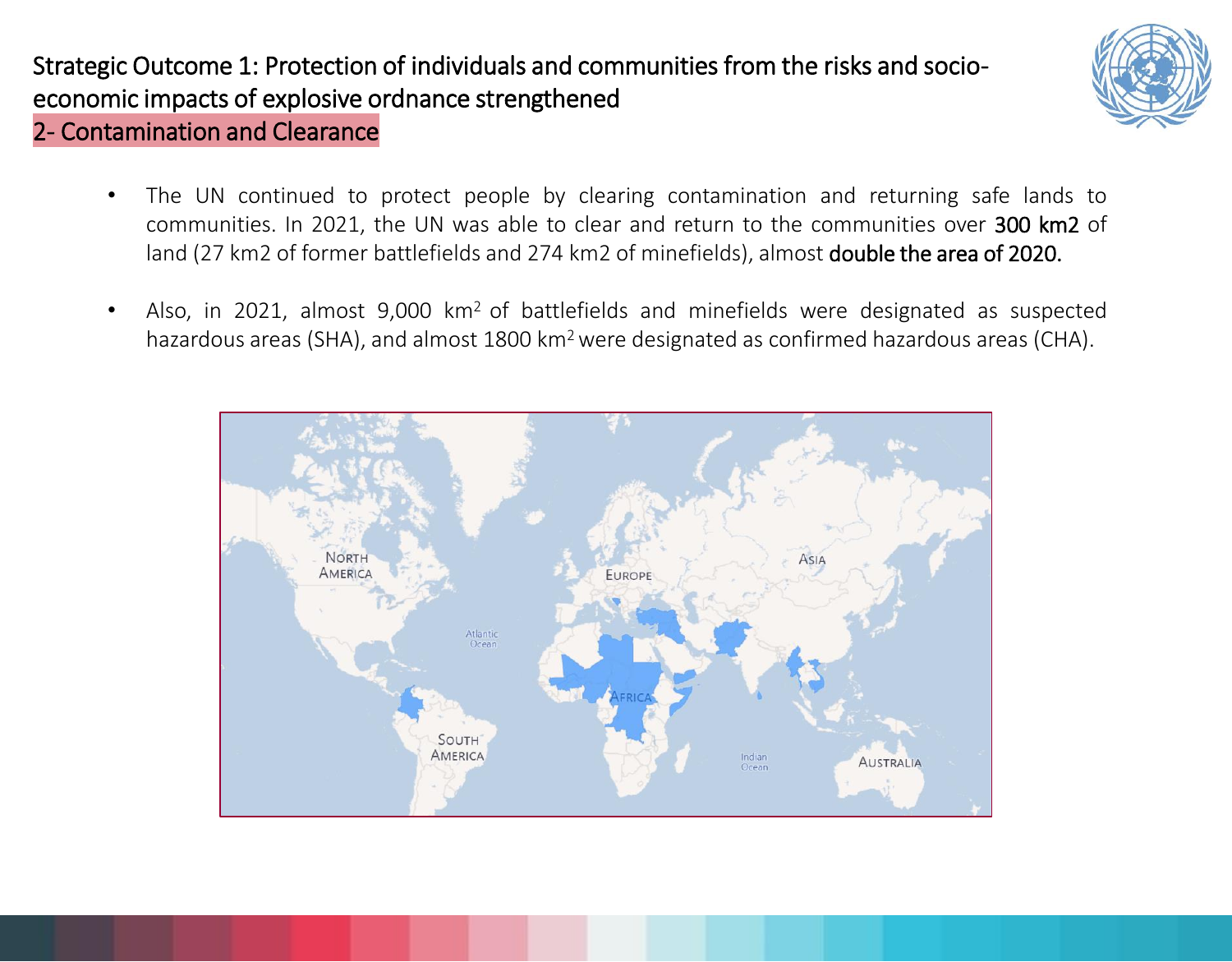

#### 2- Contamination and Clearance



- The UN continued to protect people by clearing contamination and returning safe lands to communities. In 2021, the UN was able to clear and return to the communities 300 km2 of land (27 km2 of former battlefields and 274 km2 of minefields), almost double the area of 2020.
- Also, the number of EOD/IEDD spot tasks increased from 3,394 in 2020 to 3,729 in 2021. Protection of individuals and communities was also enhanced by releasing 725 infrastructures points such as hospitals, schools, and government buildings, and 189 km of roads.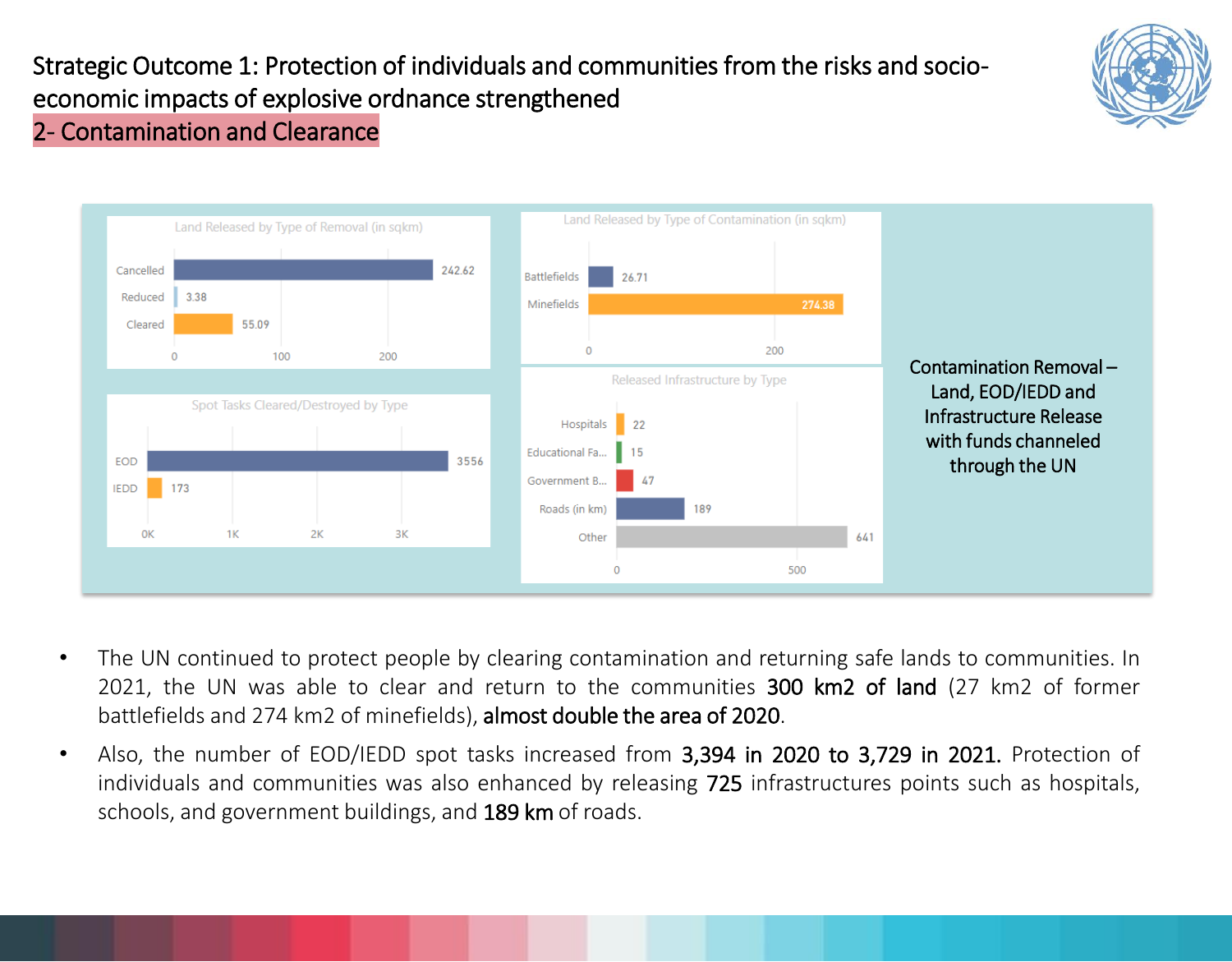

#### 2- Contamination and Clearance

At the institutional level, the survey examined the effect of a formal/explicit priority-setting mechanism for survey/clearance/land release on levels clearance and noted that the countries that countries that already established such a mechanism were able to clear up to 51% of total battlefields and minefields cleared. On the other hand, countries that did not establish a similar mechanism was able to clear only 8% of the total land cleared in the given countries.

This is a clear evidence of how the support that the UN is providing to establish formal survey/clearance/land release priority-setting mechanisms at the national level are resulting in better protection against the threats of explosive ordnance.

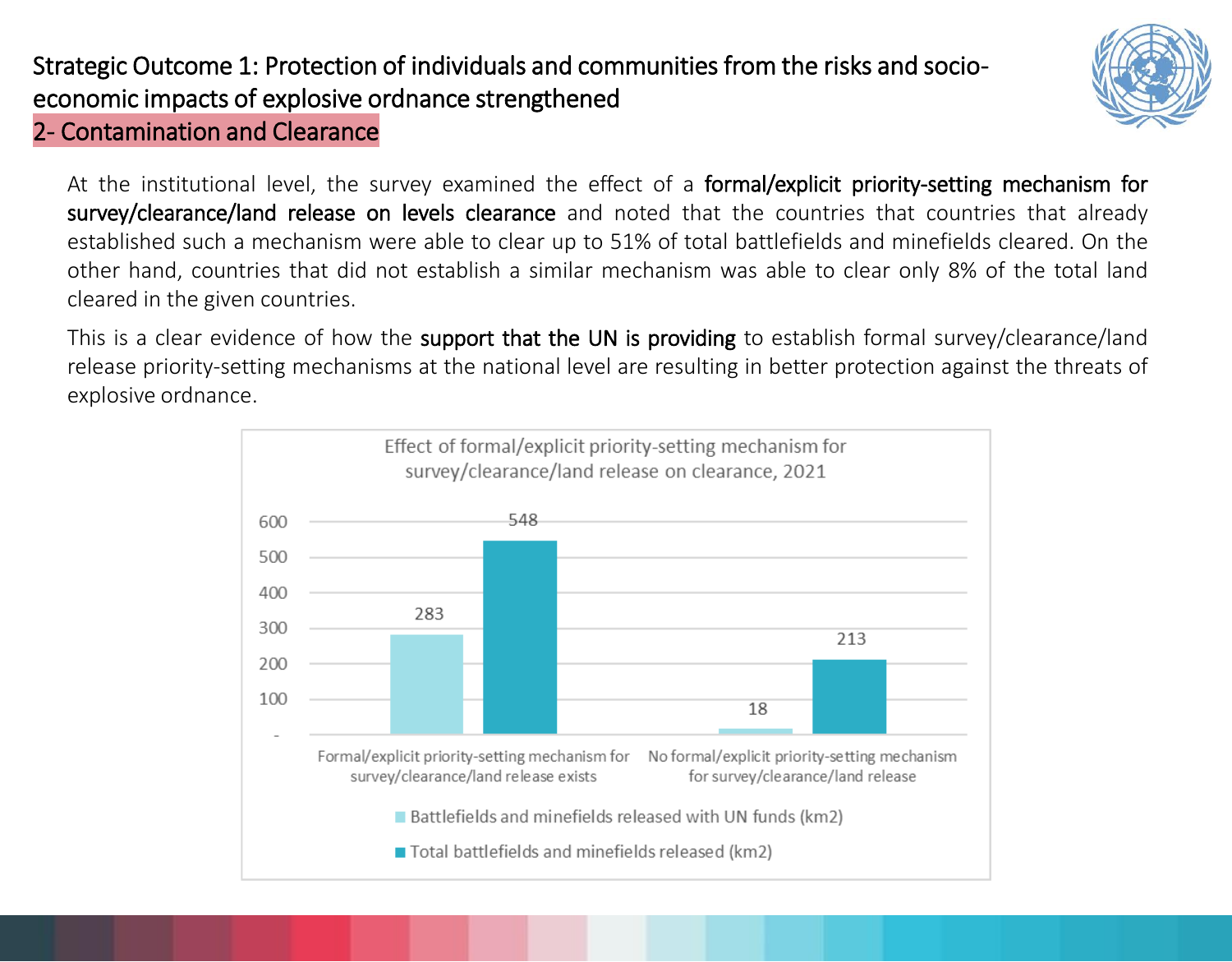



- $\checkmark$  The survey continues to observe strong innovation and creativity in explosive ordnance risk education (EORE) such as increased and creative use of social media, television, radio, billboard campaigns or phone apps for EORE. The data on face-to-face EORE shows a slight recovery from the hit of COVID-19; almost 2.5 million beneficiaries were reached by UN-funded projects in 2021, compared to almost 2.4 million in 2020.
- $\checkmark$  The data also show an overall positive trends of recovery and progress with evidence of improved ability of national institutions to reduce EO risks through institutionalization of EORE. In 2021, more countries have a national EORE priority-setting mechanism (40% to 44%), more have an EORE focal point (73% to 80%), and more countries integrated EORE in their national school curricula (30% to 36%).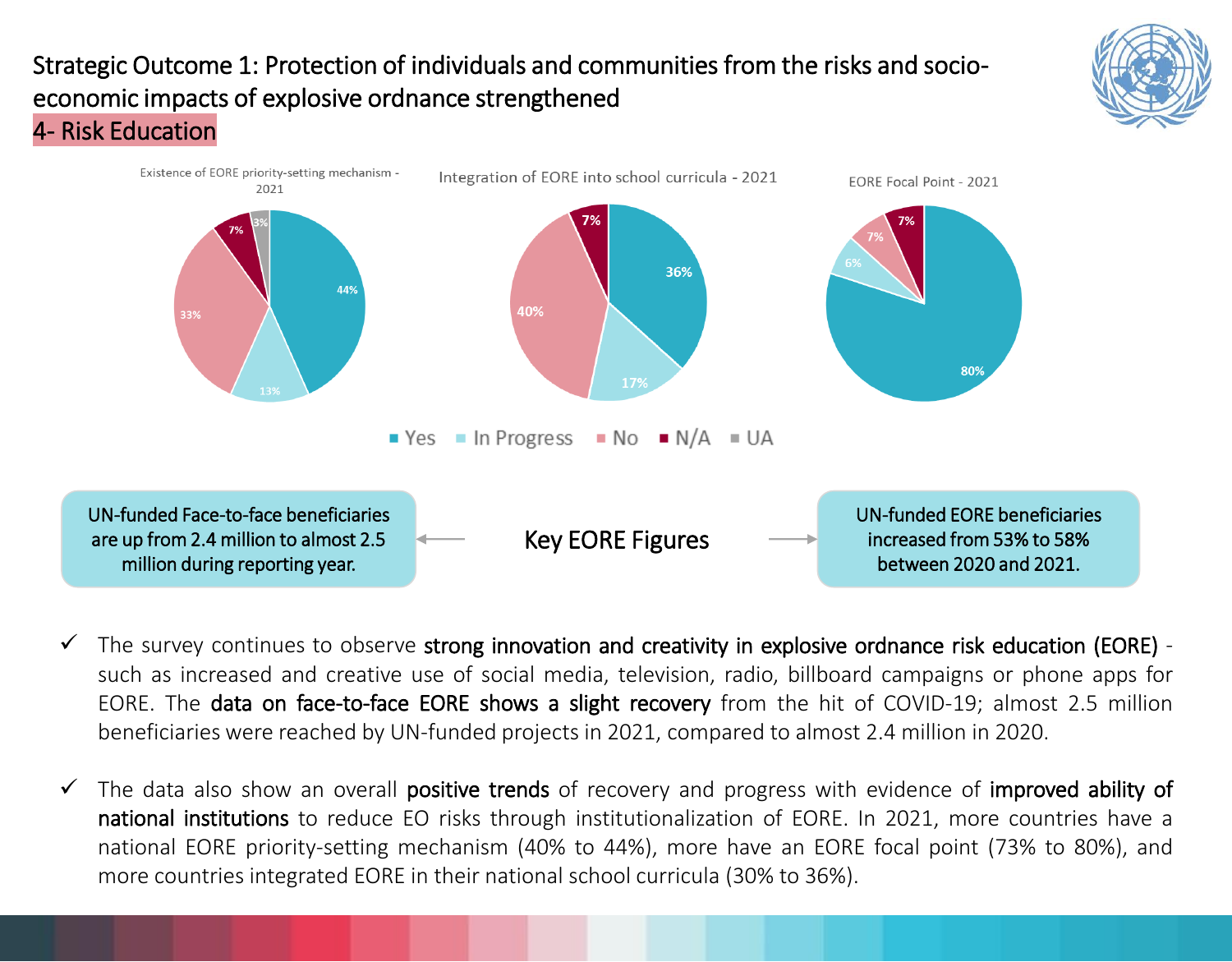## Strategic Outcome 2: Survivors, family members and communities affected by explosive ordnance have equal access to health and education and participate fully in social and economic life



The data show positive results of continued improved national commitment to victim assistance. More countries and territories with a UN mine action presence now have a national disability policy compared to 2020 (60% to 64%). Also, more national authorities in 2021 reported having a national representative for victims of explosive ordnance (40% compared to 47%). 30% of countries reported having national VA standards that are compatible with IMAS, compared with only 20% the year before.



Figures show continued UN support to victims' participation in social and economic life with countries/territories consistently reporting advocating for victims' inclusion in education, employment and accessibility to public services. Further work needs to take place to facilitate access of persons with disability to services intrinsic to their health and wellbeing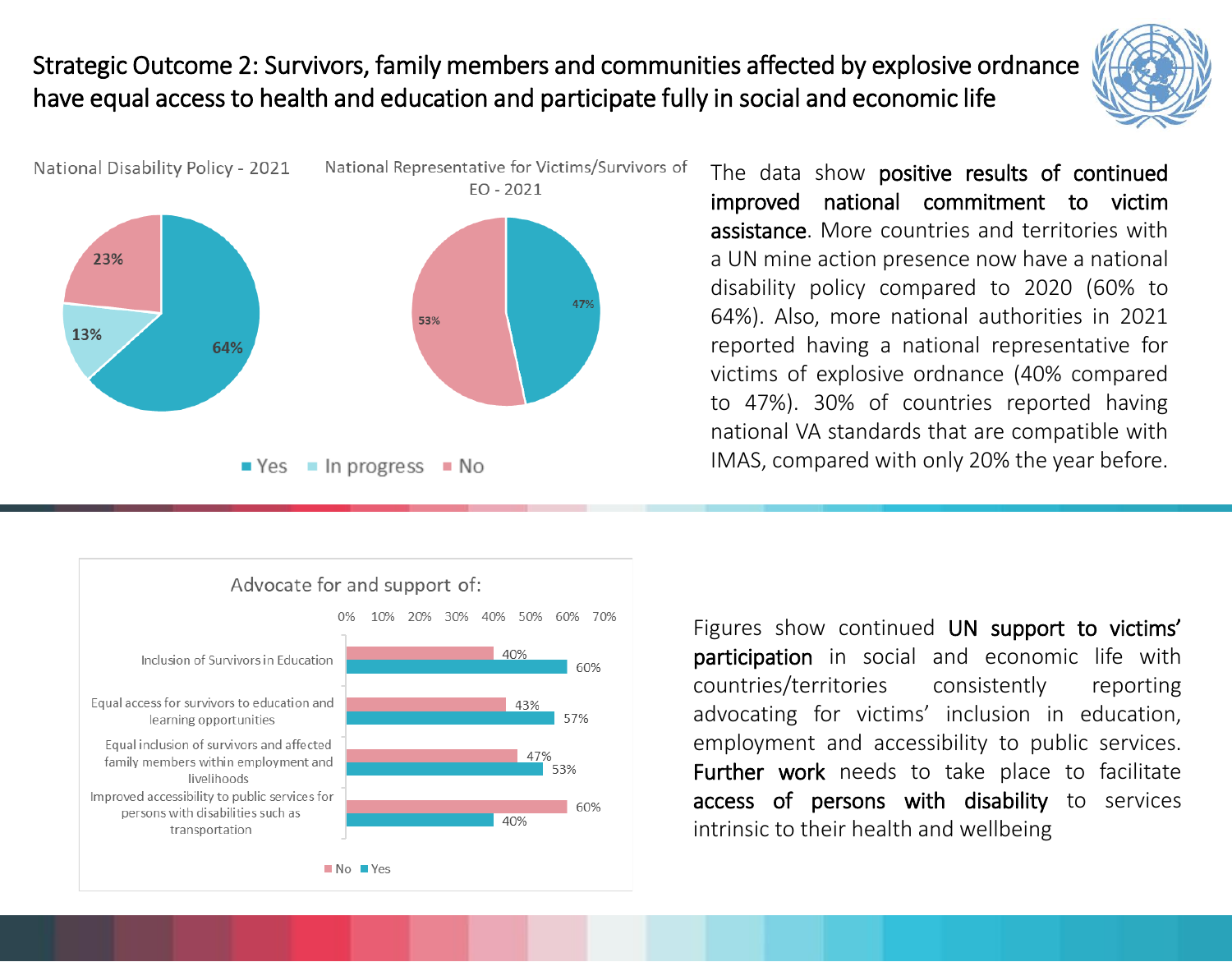## Strategic Outcome 3: National institutions effectively lead and manage mine action functions and responsibilities



#### Key National Capacity Indicators

Investment in national capacity building continue to deliver returns. Comparing national capacity figures across mine action core activities shows improved in almost all areas. This trend usually reflect better results with time trends (comparing 2021 to 2015 instead of 2020) since national capacity development requires more time investment to show progress.

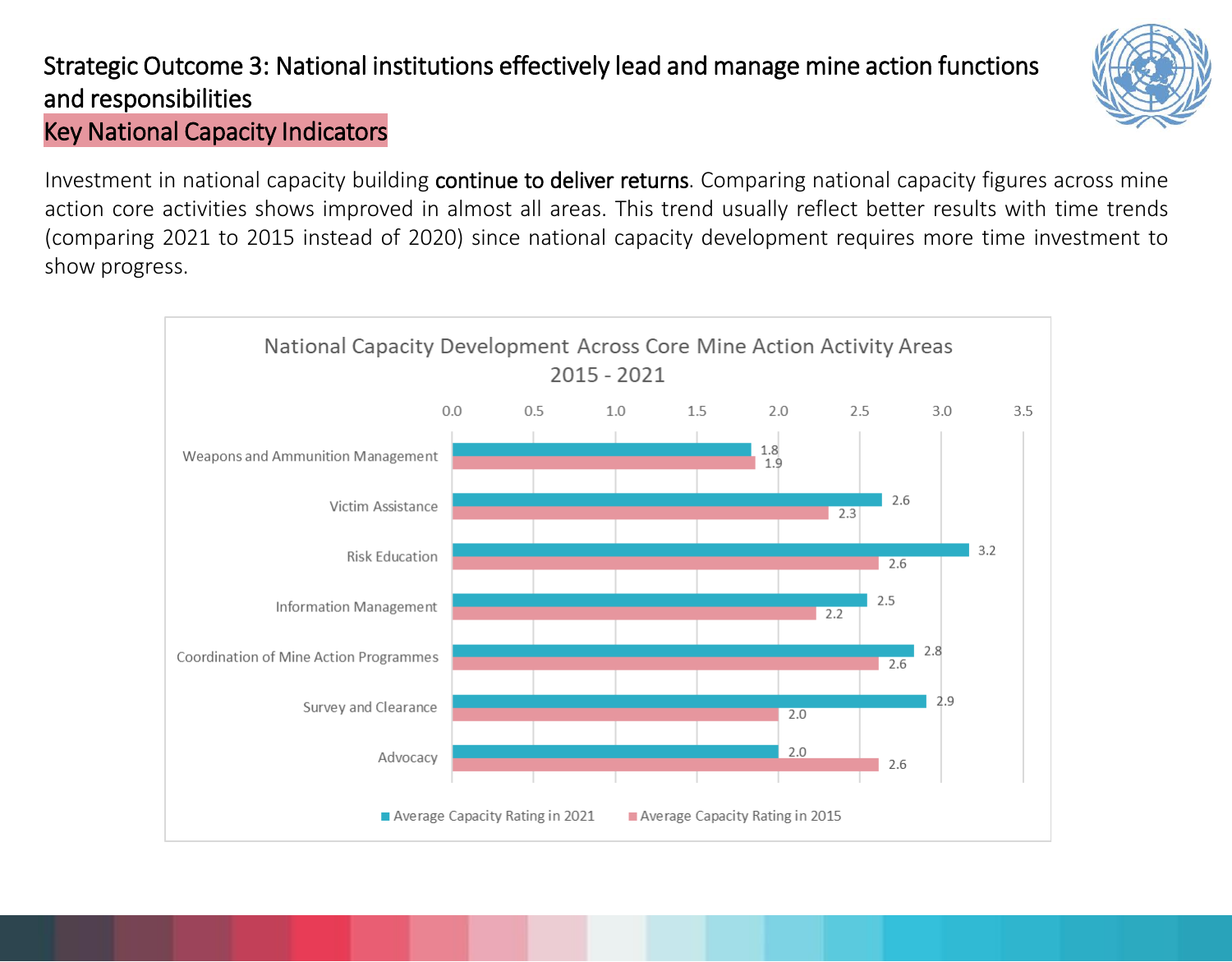### Strategic Outcome 3: National institutions effectively lead and manage mine action functions and responsibilities Key National Capacity Indicators\*



Figures show sustained and/or improved signs of enhanced national mine action legislative frameworks, national institutional capacity for mine action management, and national operational capacity.

| <b>Area of Capacity Building</b>                        | <b>Key Indicator</b>                                               | 2020 | 2021 |
|---------------------------------------------------------|--------------------------------------------------------------------|------|------|
| <b>National MA Legislative</b>                          | <b>National Mine Action Strategy</b>                               | 70%  | 70%  |
| <b>Frameworks</b>                                       | <b>National Mine Action Law</b>                                    | 50%  | 50%  |
|                                                         | <b>National Mine Action Authority</b>                              | 77%  | 77%  |
|                                                         | National MA priority-setting<br>mechanism (UN-Supported)           | 57%  | 50%  |
| <b>National Institutional</b><br><b>Capacity for MA</b> | Data quality assurance system                                      | 80%  | 80%  |
| <b>Management</b>                                       | SOPs for MA                                                        | 43%  | 27%  |
|                                                         | MA information strategy                                            | 40%  | 30%  |
| <b>Operational Capacity</b>                             | <b>National MA Standards (UN-</b><br>Supported and IMAS Compliant) | 60%  | 60%  |
|                                                         | National accreditation system                                      | 53%  | 67%  |

\* The data needs to be examined with the caveat that only 26 countries reported both years. For the rest, countries either had no mine action operations in 2021, reported 2020 but not 2021, or reported 2021 but not 2020. This variability influences the results of data analysis and may alter the overall trend and conceal both progress and regression. This applies to the overall results of the survey, in 2021 however it particularly affected the indicators of national capacity development. Comparing the same set of countries (26 only) showed more sustained and/or improved results.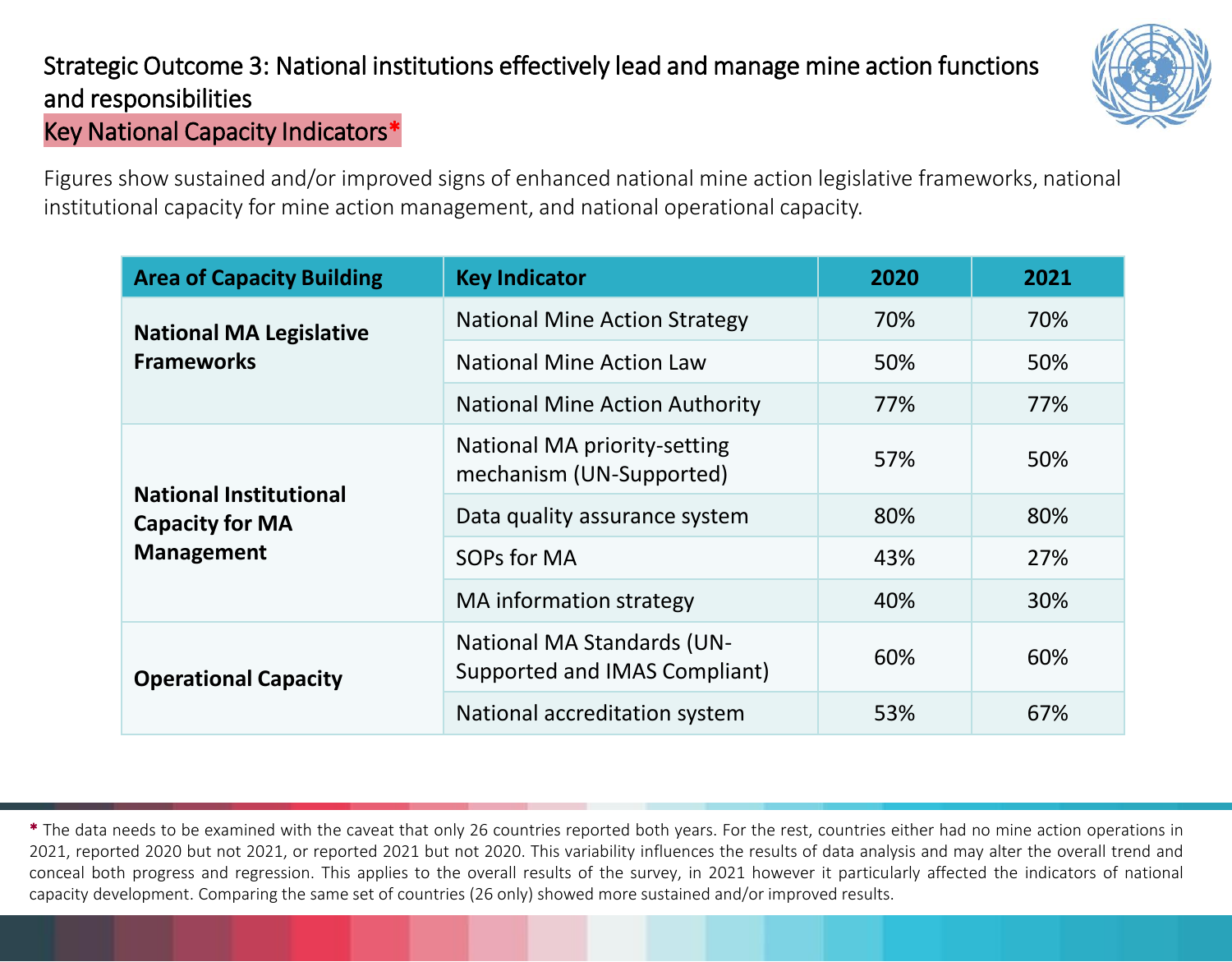Cross-Cutting Strategic Outcome 1: Momentum and profile of mine action efforts, including through mainstreaming in multilateral frameworks for humanitarian assistance, human rights, peacebuilding, stabilization, and sustainable development, maintained and enhanced 1- Key Figures on MA momentum maintenance and enhancement



Ratification/accession/signature of international treaties and conventions in countries with mine action presence.

| <b>APMBC:</b> | <b>30%</b>              |
|---------------|-------------------------|
| CCM:          | 13%                     |
| <b>CWW</b>    | 17% (100% Protocol      |
|               | II, and 60% Protocol V) |
| <b>CRPD:</b>  | 47% of countries        |

Inclusion of MA in *18 Humanitarian Response Plans (HRPs)*  including those of:

Afghanistan, Burkina Faso, CAR, Colombia, DRC, Iraq, Libya, Mali, Myanmar, Niger, Nigeria, Palestine, Somalia, South Sudan, Sudan, Syria, Ukraine, and Yemen.

HRPs responded to *43.4 million people who were deemed in need* of mine action assistance (*Global Protection Cluster [https://www.globalprotectioncluster.org/2022/02/04/2021](https://www.globalprotectioncluster.org/2022/02/04/2021-in-review/) -in-review/*).

47% of UN mine action programmes provided technical support to national authorities/ partners with reporting for relevant treaties on mine action (i.e., APMBC, CCW, CCM and CRPD).

Inclusion of MA in *15 national UN-supported development framework (e.g., UNSDCF),* including those of:

Afghanistan, Bosnia and Herzegovina, Burkina Faso, Colombia, DRC, Iraq, Lao PDR, Mali, Niger, Nigeria, Somalia, South Sudan, Syria, Ukraine, and Yemen.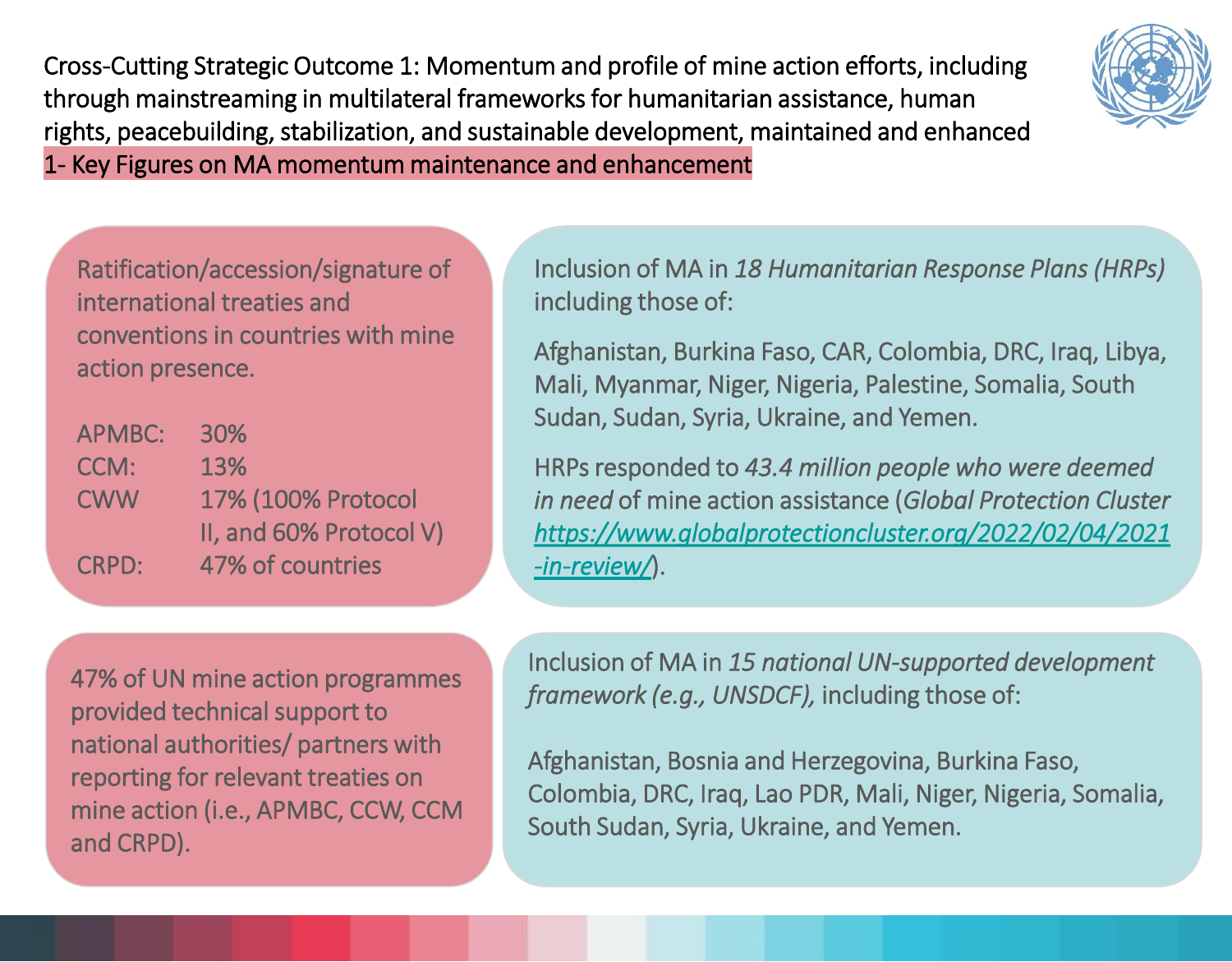Cross-Cutting Strategic Outcome 2: Mine action programmes address the specific needs of women, girls, men and boys from diverse groups, while facilitating their empowerment and inclusion



1- Sex and Age Data Disaggregation (SADD)







Sex and age data disaggregation (SADD) rates of casualties' data increased from 63% in 2020 to 69% in 2021. The year saw a drop in the number of casualties caused by IEDs, the reporting on these casualties however largely comes in an aggregate form. The high rate of unknown IED casualties still affects the overall disaggregation of casualty data. Excluding unknown IED casualties improves that rate from 69% to 98%

In 2021, all UN-funded EORE beneficiaries' data were reported in a disaggregate manner.